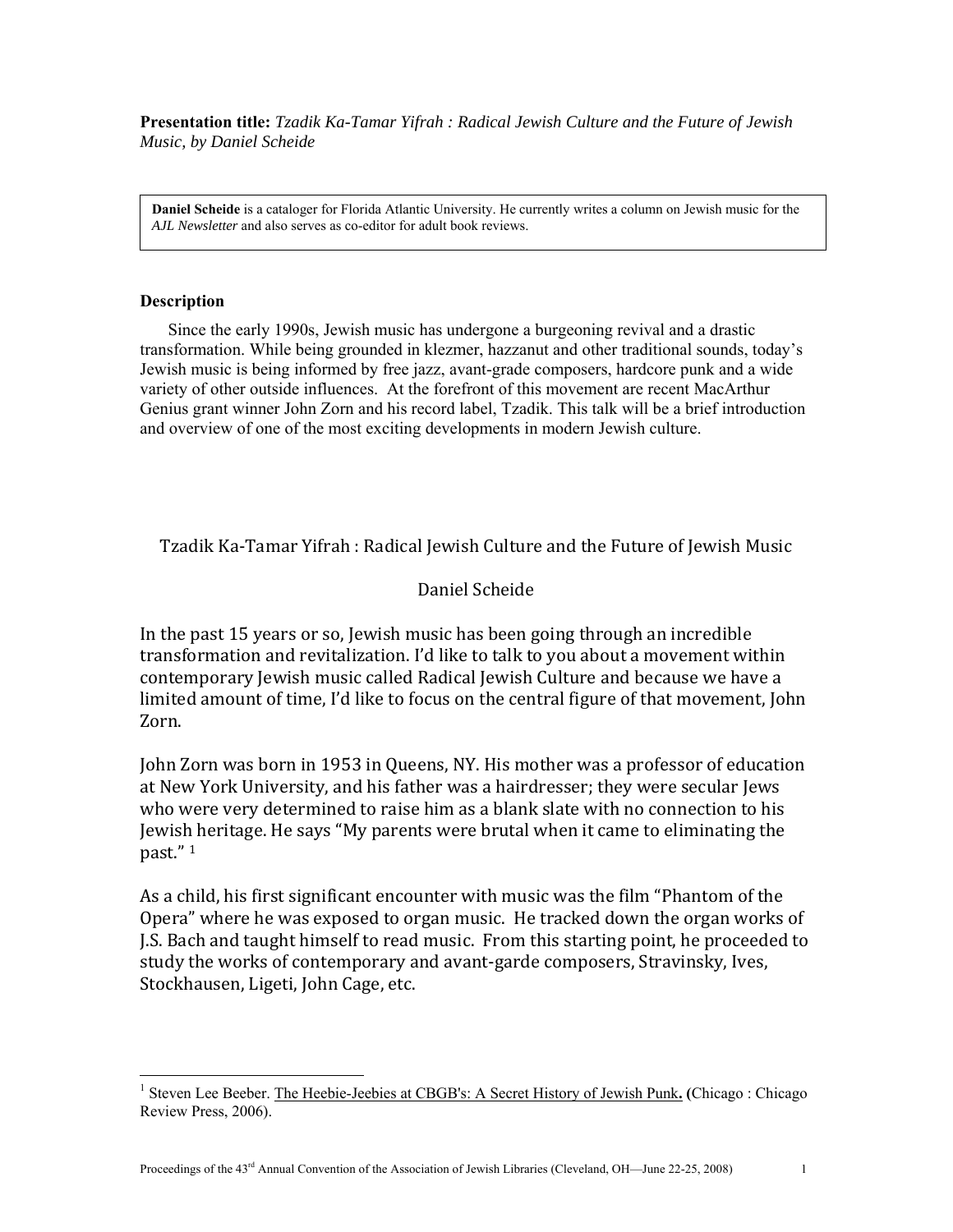He attended the United Nations School. Here he studied with the very underrated Spanish‐American composer Leonardo Balada. Zorn also briefly attended a Protestant school were he encountered anti‐Semitism from his classmates while at the same time receiving flack from his Jewish neighbors for going to this school.

He attended Webster College, now Webster University, the only school that would accept him with his less than stellar grades. Just to give you an idea of his musical aesthetic at the time, at Webster, he was working on a thesis studying the work of composer Carl Stalling, composer for the Warner Bros. cartoons.

 Zorn was only at Webster for a year and a half, but his experience there was very significant to his later work. He walked into a record store on Delmar Blvd. I mention this only because I purchased my first John Zorn album at a record store on Delmar. He asked the guy for the weirdest music he had. The record store clerk presented him with the music of Anthony Braxton, Albert Ayler, Sun Ra, many of the greats of the free jazz movement. At Webster, he studied with Oliver Lake, a major free jazz artist who co-founded the St. Louis art collective the BAG, Black Artist's Group. This organization, as well as the similar and better known Association for the Advancement of Creative Musicians in Chicago, were to have a lasting influence on Zorn's work. What I think is significant, perhaps, is that all of these artists that I've mentioned were making very abstract, complex music, but they were doing so within a specific cultural context, in this case an Afro-centric one. Perhaps this had some influence on his Jewish music.

Because John Zorn is so prolific and his music is so diverse, I'm only going to briefly mention some of his early work and then focus primarily on his Jewish music. Drawing both upon the free jazz artists he discovered in St. Louis and the avant‐ garde classical composers he had studied in his youth, he developed and became well-known for a series of 'game pieces', improvisational works based on a very complex set of rules. Let's listen to a bit of the best known of these works, Cobra. <sup>[2](#page-1-0)</sup>

Ok, I know what you're thinking, "Hey, this guy's pretty good. How come I don't hear him on a major record label?" Well, actually, at this point, he was signed to Elektra/Nonesuch Record[s,](#page-1-1) where he put out a number of su[c](#page-1-2)cessful albums, tributes to Mickey Spillane<sup>3</sup>, film composer Ennio Morricone<sup>4</sup>, and an album of compositions by jazz great Ornette Coleman in a speed metal style[5](#page-1-3). Zorn was becoming known for his eclectic tastes and ability to work within a great variety of musical genres. His relationship with Elektra/Nonesuch did not last for very long,

<span id="page-1-0"></span> $2^2$  The recording used in this presentation was from a 2000 BBC Radio 3 documentary. Downtown Avantgarde. Soho Music Gallery. BBC Radio 3, London, England. 1 July, 2000. The most popular recording of Cobra is Zorn, John, Cobra, New York, Tzadik, 2002. 3

<span id="page-1-1"></span><sup>&</sup>lt;sup>3</sup> Zorn, John. Spillane, Two-Lane Highway, Forbidden Fruit, Los Angeles, Nonesuch, 1987.

<span id="page-1-2"></span><sup>&</sup>lt;sup>4</sup> Morricone, Ennio, The Big Gundown : John Zorn Plays the Music of Ennio Morricone, New York, Nonesuch, 1986.

<span id="page-1-3"></span><sup>&</sup>lt;sup>5</sup> Coleman, Ornette. Spy Vs. Spy. New York, Elektra, 1989.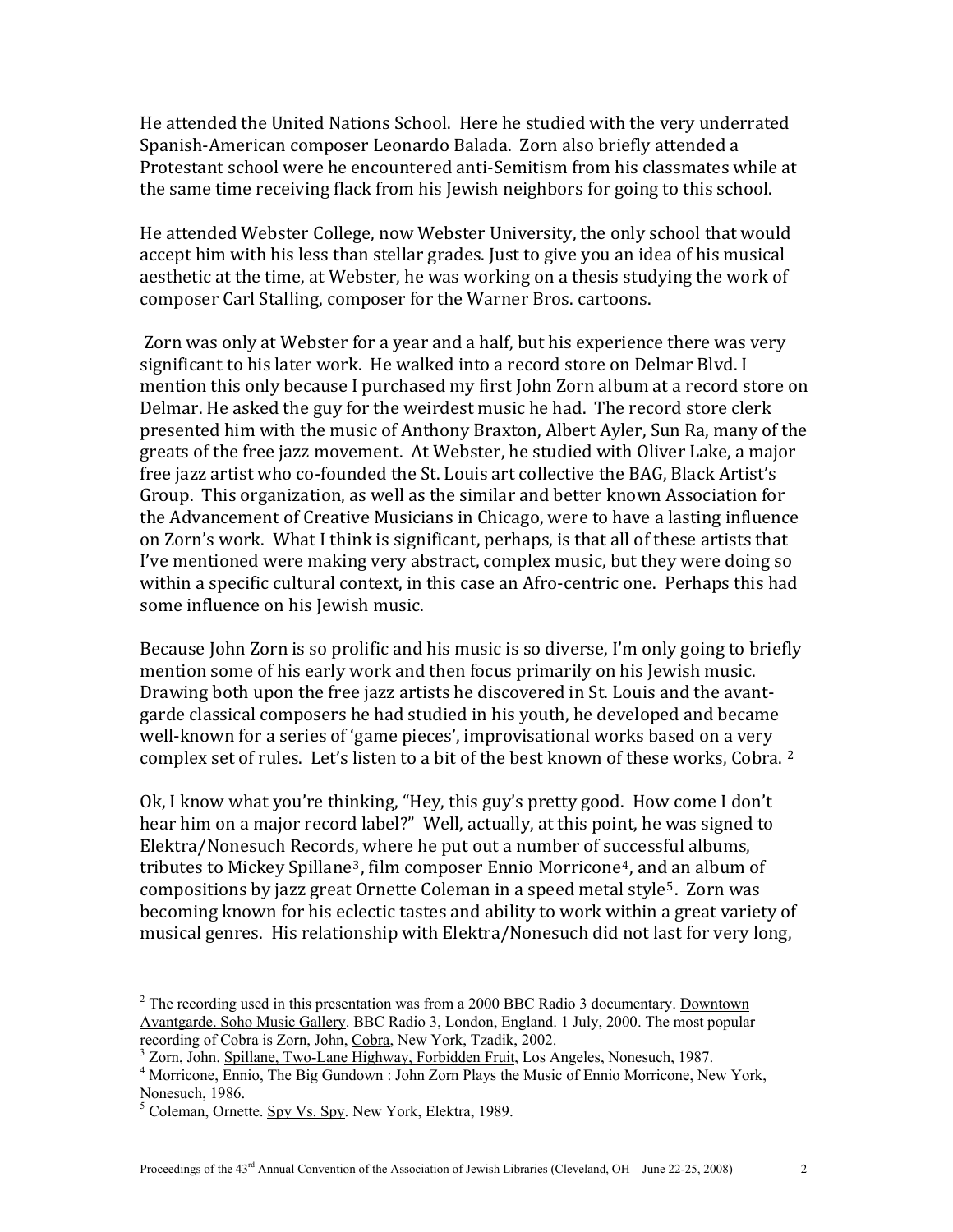however. There was a dispute, not about the music, but the album art, some of which was particularly violent. Zorn refused to compromise and left the label.

Now, while most people date Zorn's interest in Jewish music to 1992, there were actually a few interesting pre‐cursors. In the mid‐80's he formed a trio called Slan with guitarist Elliot Sharp and drummer Ted Epstein. He billed the group as the first all-Jewish heavy metal band. (Whether or not this is true, and whether or not their music would be considered heavy metal is debatable). The original name for the group when they first played at a festival in Austria was ZOG. In case, you don't catch the reference, in Neo‐Nazi and anti‐Semitic circles, the term ZOG means "Zionist Occupied Government."

One of Zorn's most popular projects was the band Naked City. This was a supergroup of musicians that could switch between musical genres every few seconds. On the album Radio, there is a tune called 'Metal Tov', in which they fuse klezmer and heavy metal music. 6

In 1992, Zorn began to explore his Jewish roots in earnest. There are a number of factors that lead to this new artistic path. There was the death of his father. There was also a search for his own identity. Zorn has always been obsessed with Japanese culture. He is fluent in Japanese and for a period of about 10 years, he would spend 6 months out of the year in Japan. At this point in his life, however, he felt that he done everything he could to fit into a culture that would not accept him.

He had [a](#page-2-0)lso recently worked on a project with the great blues musician Albert Collins.7 While he had a very positive experience with the older musicians, some of the younger musicians that he had recorded with viewed him as a 'cultural imperialist' and he started thinking about his own heritage.

He also has mentioned encounters with anti‐Semitism. He says that he had never really considered his [Je](#page-2-1)wish identity until he had visited Germany where he had felt conspicuously Jewish. $8$  He had also been involved in hardcore punk music at the time and had encountered anti‐Semitism among these musicians.

His first Jewish‐themed project was *Kristallnacht*, inspired by the Nazi attacks of Nov. 1938.[9](#page-2-2) Zorn's piece combines chamber music with electronic music, music concrete and klezmer. The liner notes include a warning label: "CAUTION**:** Never Again [the 2<sup>nd</sup> movement] contains high frequency extremes at the limits of human hearing & beyond, which may cause nausea, headaches & ringing in the ears. Prolonged or repeated listening is not advisable as it may result in temporary or permanent ear damage." Let's take a listen to that.

<sup>&</sup>lt;sup>6</sup> Naked City, Radio, Tokyo, Avant, 1993. <sup>6</sup> Naked City, <u>Radio</u>, Tokyo, Avant, 1993.<br><sup>7</sup> Zern, John, Spillano, Two Lane Highway

<span id="page-2-0"></span>zorn, John. <u>Spillane, Two-Lane Highway, Forbidden Fruit</u>, Los Angeles, Nonesuch, 1987.<br><sup>8</sup> Dountour Aventorde, Terture Garden, BBC Bedie 3, London, England, 15 July 2000.

<span id="page-2-1"></span><sup>&</sup>lt;sup>8</sup> Downtown Avantgarde. Torture Garden. BBC Radio 3, London, England. 15 July, 2000

<span id="page-2-2"></span><sup>&</sup>lt;sup>9</sup> Zorn, John. Kristallnacht, Tokyo, Eva Records, 1993.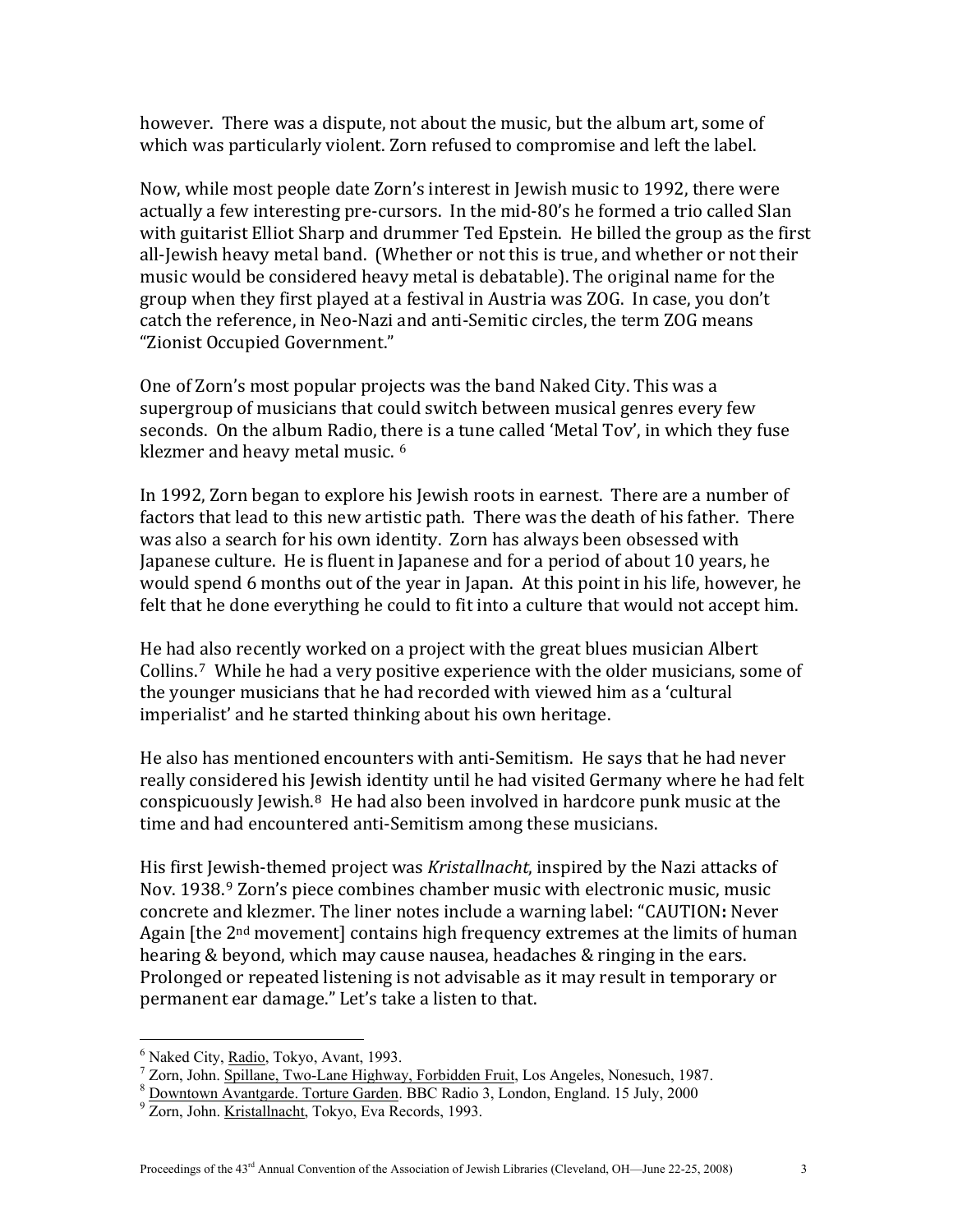Later that year, Zorn was asked to curate a music festival in Munich. Along with guitarist Marc Ribot, he decided to build the festival around the theme of what he would call "Radical Jewish Culture". The performers included a group of Jewish musicians from Downtown NY's jazz scene as well as rock star Lou Reed and performance artist Laurie Anderson.

At this point, while exploring his Jewish identity, Zorn was thinking about his next project. As I think you can tell by now, he is a very experimental, avant‐garde artist. I haven't even talked about the really weird stuff. He had explored the outer limits of what music could be, what could he do next? So he decided, to write melodies!

He gave himself a challenge: to write 100 melodies in a year. He set a few ground rules for himself. First, the tunes would not be for any specific instrumentation. They could be played by any instrument. Second, they could not exceed 5 staves of music. And third, they would be limited to two modes, or scales, associated with Eastern‐European Jewish music, the Mi‐sheberakh and Ahavah Rabah scales.

Just to give you a flavor of these modes, if you take the major scale and flat the second note, you get the Ahavah Rabah mode. If you take the minor scale and raise the fourth degree, you get the Mi‐sheberakh mode. Now before the ethnomusicologists jump all over me, there are variations on these modes in different contexts and cultures, but you get the basic idea.

He wrote 100 tunes in a year, followed by another 100 the following year and some more after that. This collection of tunes was called the Masada songbook.

He formed the Masada quartet to perform this music. This consisted of bass, drums, trumpet and Zorn on alto saxophone. If there are any jazz fans in the audience, this particular instrumental combination will, no doubt, ring a bell. It immediately brings to mind the Ornette Coleman quartet which pioneered free jazz. By now, it's a little bit of a cliché to describe Masada as Ornette Coleman meets klezmer. But while it is an over-simplification, I think those are two strong influences of this music.<sup>10</sup> In addition to the Jewish character of the melodies, the titles of the tunes are all in Hebrew. Also, what is interesting is that when Zorn performs with this group, he wears tsitsit.

In 1995, Zorn founded his own record label, Tzadik. One of the largest series on this label, is the Radical Jewish Culture series, and we'll come back and discuss it a little later. But, one of the first releases on this label was a recording called Zohar by the Mystic Fugu Orchestra.<sup>[11](#page-3-0)</sup> The liner notes reveal a photo of this group, two old men with white beards and talitot, identified as Rav Yechida and Rav Tzitzit.

<span id="page-3-0"></span><sup>&</sup>lt;sup>10</sup> The recording used in this presentation is Masada,  $\underline{\text{Alef}}$ , Tokyo, DIW, 1994.<br><sup>11</sup> Mystic Fugu Orchestra, <u>Zohar</u>, New York, Tzadik, 1995.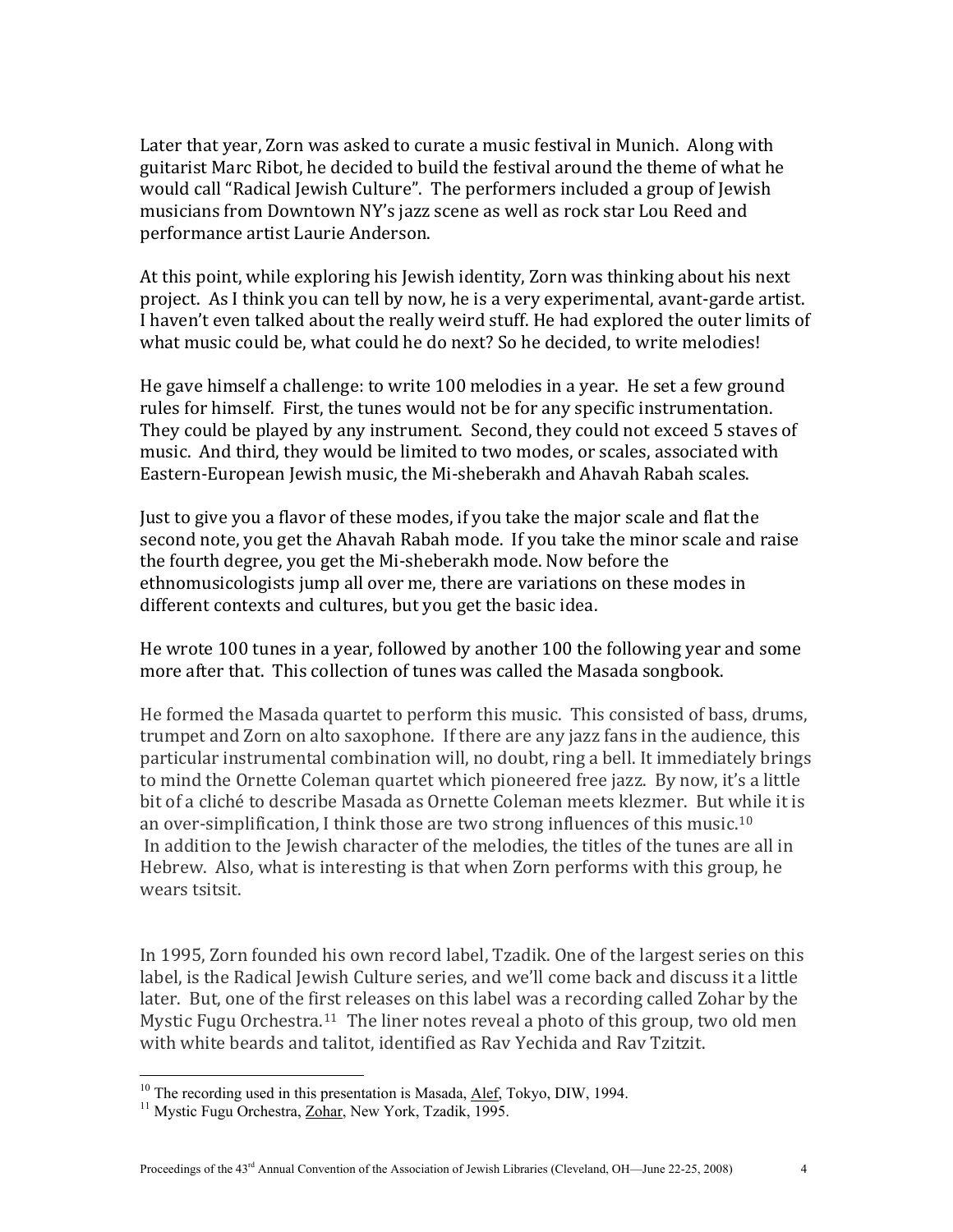So we have a recording of harmonium and vocals, some prominent record hiss, maybe a little too prominent, that has the appearance of an older recording. Well, it turns out that Rav Yechida and Rav Tzitzit are none other than Japanese vocalist Yamatsuka/Yamatanka Eye, a frequent Zorn collaborator, and Zorn himself. Zorn says that he wanted to create a work that listeners might mistake for a turn of the century Jewish recording.

Now, what is the point of all this? Any guesses? The key lies in the title of the work, *Zohar*. This refers to the *Sefer haZohar*, the Book of Splendor which is the central text of Kabalah. Who wrote the Zohar? This is a gross over‐simplification, but the *Zohar* is traditionally attributed to Rabbi Shimon Bar Yochai in the 2nd century CE, but many later scholars believed that it was in fact, a forgery by Rabbi Moshe de Leon in the  $13<sup>th</sup>$  century. This idea of passing your own work off as something older was the inspiration for this work.

Now, of course, the history of the Zohar is a great deal more complex than that, but what's important for our discussion is Zorn's perception of the Zohar and how it influenced his work.

He then formed another ensemble to perform the Masada tunes, Bar Kokhba. This is the kindler, gentler, John Zorn. Adding strings to a jazz ensemble, we he[a](#page-4-0)r soft and beautiful renditions of this music, recalling the exotica albums of Les B[ax](#page-4-0)ter in the 1950's and 60's, who gave ethnic music a big band, easy listening feel. <sup>12</sup>

[Zo](#page-4-1)rn formed another group to perform the Masada tunes called Electric Masada. 13Complimenting Zorn's saxophone with electric guitar, organ, bass, laptop, two drummers and percussion, it is largely modeled after the electric music of Miles Davis, Bitch's Brew era, Agartha, Pangea, etc. as well as the more jazz influenced work of rock guitarist Carlos Santana.

There is also the Masada String Trio, comprising of violin, cello and double bass that plays this music. 14

Well, one theme that I noticed running through these references to Jewish history, in Masada, Bar Kokhba, etc. is defiance. With Masada, Bar Kokhba, these events and individuals are involved in rebellion and revolt. Critics like to be clever and point out Zorn's name. In German, it means Anger. And Zorn can sometimes be a pretty angry guy through his music.

Zorn has also done a lot of film music, for independent films and documentaries. To date, he has scored 5 documentaries on Jewish themes.

<span id="page-4-1"></span><span id="page-4-0"></span><sup>&</sup>lt;sup>12</sup> Bar Kokhba, <u>Bar Kokhba</u>, New York, Tzadik, 1996.<br><sup>13</sup> Electric Masada.  $50^{th}$  Birthday Celebration, vol. 4, New York, Tzadik, 2004.<br><sup>14</sup> Masada String Trio, <u>The Circle Maker</u>, New York, Tzadik, 1998.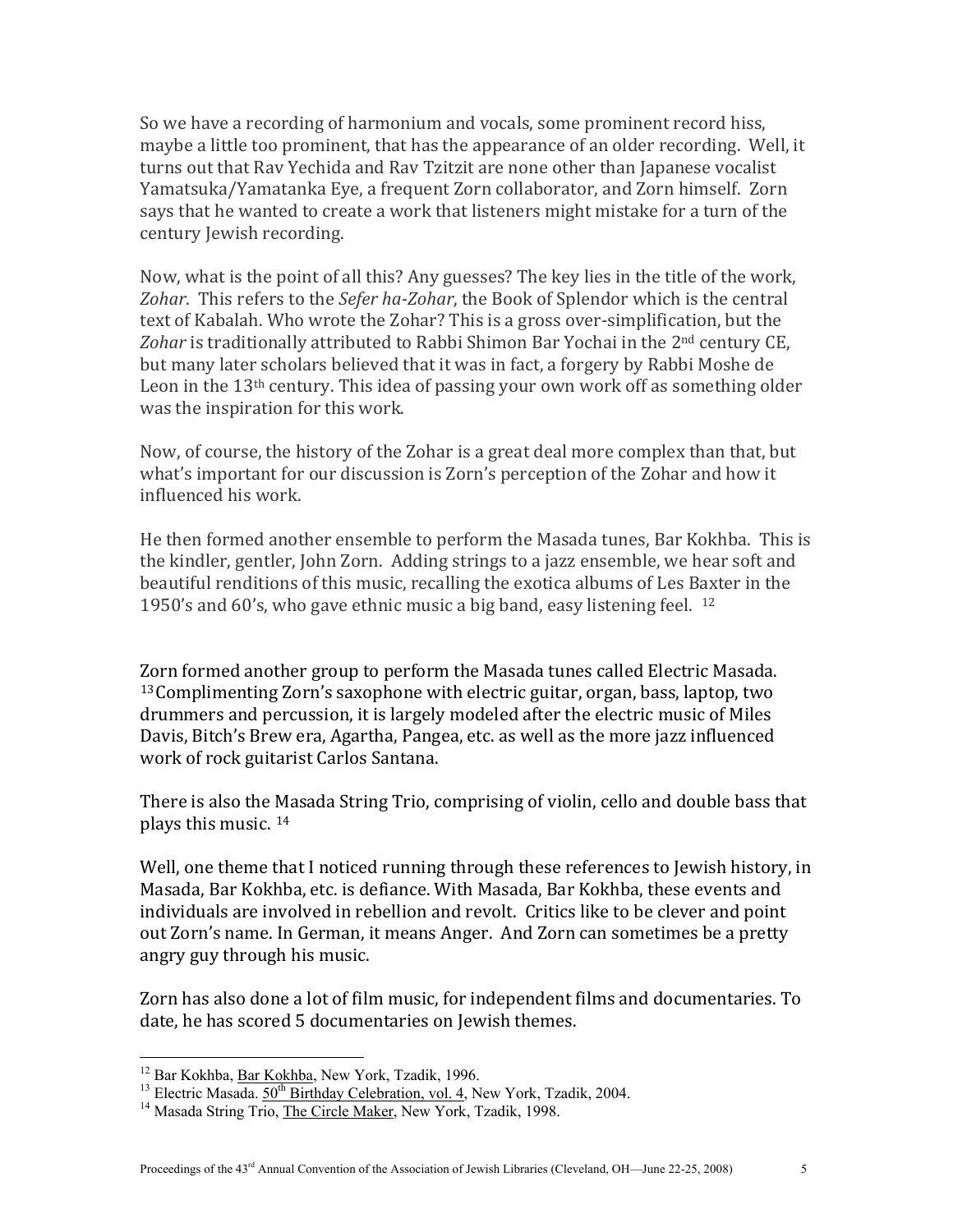John Zorn is also involved in the world of contemporary classical music. He has written four string quartets, one entitled Kol Nidre<sup>[15](#page-5-0)</sup>. I hear some influence of the European 'mystic minimalists", such as Arvo Part & Henryk Gorecki, etc.

Just when we thought that we weren't going to be getting any new Jewish music out of John Zorn, he surprises us again. In 2004, within only a few months, he composed over 300 more Masada tunes. Various artists in a wide variety of musical genres have been recording these tunes under the series "Book of Angels."

## In 2006, he was awarded a MacArthur "Genius" grant.

And most recently, in February of 2008, Zorn premiered his setting of Shir ha‐ Shirim, with Lou Reed and Laurie Anderson narrating, accompanied by five female voices. I haven't had an opportunity to hear this work yet, but not long after the premier of the setting of this ancient love poem, the 2 narrators, Lou Reed and Laurie Anderson got married, so I figure it's pretty good.

Also, just 2 weeks ago, the Contemporary Jewish Museum in San Fransisco began presenting a series of sound‐pieces curated by John Zorn. Zorn's Aleph‐Bet Sound Project, inspired by the Hebrew alphabet are sound pieces by various composers to accompany the Museum's unique skylights.

Zorn's Radical Jewish Culture series on his Tzadik label, along with other artists working in the same vein are creating a broad and diverse movement. John Zorn writes about the boundaries of the series: "I do not and have never espoused the idea that any music a jew makes is jewish music, nor do I not pretend to be the sole arbiter of what is jewish or what is not. There have been occasions when the jewish content of the music delivered has been unclear, or even non‐existent. My role as executive producer in these instances has been to question the artist. If the answer is simply "I'm jewish—this is what I'm doing—that makes it jewish music"—the project is rejected, returned to the artist to do with as they wish. If they can articulate a well thought out response and their sincerity and honesty is clear and unquestionable—I go with it—even if I don't entirely go with the program. Arguably, some projects have been more successful than others, but in retrospect all have been interesting, honest and worth repeated listening. "16

What I find so interesting about these artists is that through them we can see the full gamut of the Jewish experience. It includes Jews of all stripes, religious, secular and every gradation in between, Jews of all ethnic backgrounds and as you might imagine, there is a wealth of musical genres being represented.

A sub‐series, called Great Jewish Music is comprised of both the most popular and most controversial recordings on the label.

1

<span id="page-5-0"></span><sup>&</sup>lt;sup>15</sup> Zorn, John, <u>The String Quartets,</u> New York, Tzadik, 1999.<br><sup>16</sup> www.tzadik.com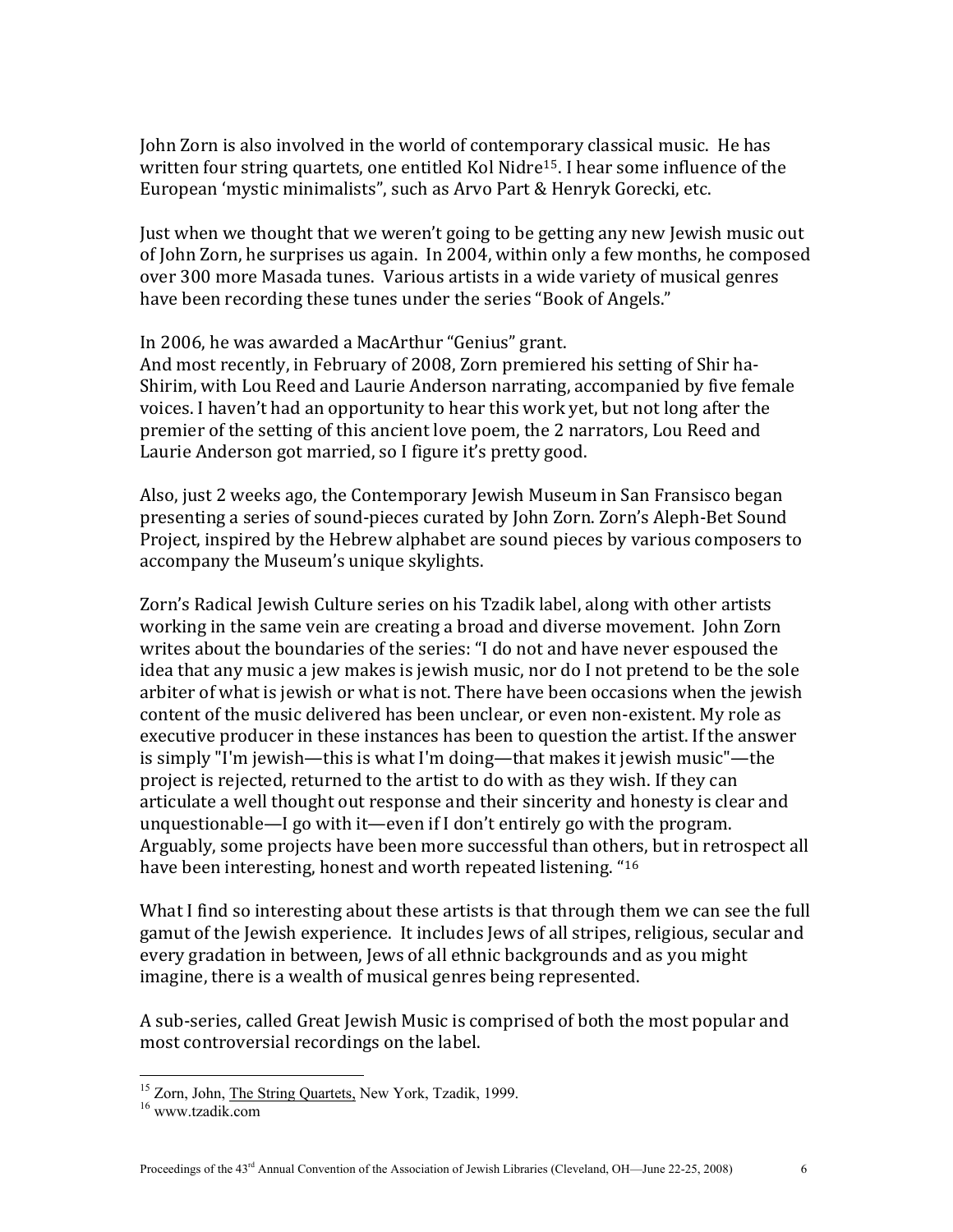This sub-series is a group of tribute albums to Jewish composers and songwriters. So far, tribute has b[ee](#page-6-1)n paid to American songwriter [Bu](#page-6-2)rt Bacharach<sup>[17](#page-6-0)</sup>, glam-rock pioneer Marc Bolan<sup>18</sup>, Israeli songwriter Sasha Argov<sup>19</sup>, Jacob Do Bandolim<sup>20</sup>, founder of the Brazilian choro music[al](#page-6-4) style and controversial French pop star of the 50's, 60's and 70's, Serge Gainsbourg<sup>21</sup>. Contributors to these albums included wellknown rock groups as well as the jazz and experimental artists usually found on Tzadik. But this raises an interesting question: Is this Jewish music? The crux of the issue is that he titled the series "Great Jewish Music" rather than "Great Jewish Composers" or something like that and there is no discernable Jewish content here.

Zorn himself addresses the issue.

"It seems important to mention that the name Radical Jewish Culture was chosen with serious deliberation. There is little question that the contributions of Franz Kafka, Mark Rothko, Albert Einstein, Walter Benjamin, Lenny Bruce and Steven Spielberg have all been embraced as central to jewish culture in the 20th century. The logical question that arises is—is there jewish content in their work? Well, at times yes, at times no.

The Great Jewish Music series is as much about jewish contribution to world culture—Serge Gainsbourg in France, Jacob do Bandolim in Brasil, Sasha Argov in Israel—as about any exposition of jewish culture. "22

 Something that I find fascinating is the motivations that these musicians have in putting their work into a Jewish context. Now, cynicism has been a Jewish value at least since *Kohelet,* so some of you might suspect that not all of these artists have noble motives. Perhaps you're correct. We live in a very ironic age. In some cases, there is an element of kitsch, making jokes, respectfully and not‐so respectfully at the expense of Jewish culture of the past. Perhaps, we should also consider marketing as a factor. Some people may be more willing to pick up a cd if a string quartet is called *Kol Nidre* rather than Quartet no. 3.

John Zorn himself is a big draw. If this is your first introduction to John Zorn as I imagine it is for many of you, you won't be aware of how prominent a figure he is in the world of experimental music. Many musicians have claimed to have exaggerated the Judaic content of their music in order to work with him. Zorn has also been an nstigator. Many artists would not necessarily have done Judaic oriented projects if i not for his urging.

<span id="page-6-2"></span>

<span id="page-6-1"></span><span id="page-6-0"></span><sup>&</sup>lt;sup>17</sup> Great Jewish Music : Burt Bacharach, New York, Tzadik, 1997.<br><sup>18</sup> Great Jewish Music : Marc Bolan, New York, Tzadik, 1998.<br><sup>19</sup> Great Jewish Music : Sasha Argov, New York, Tzadik, 2003.<br><sup>20</sup> Great Jewish Music : Jaco

<span id="page-6-3"></span>

<span id="page-6-4"></span>